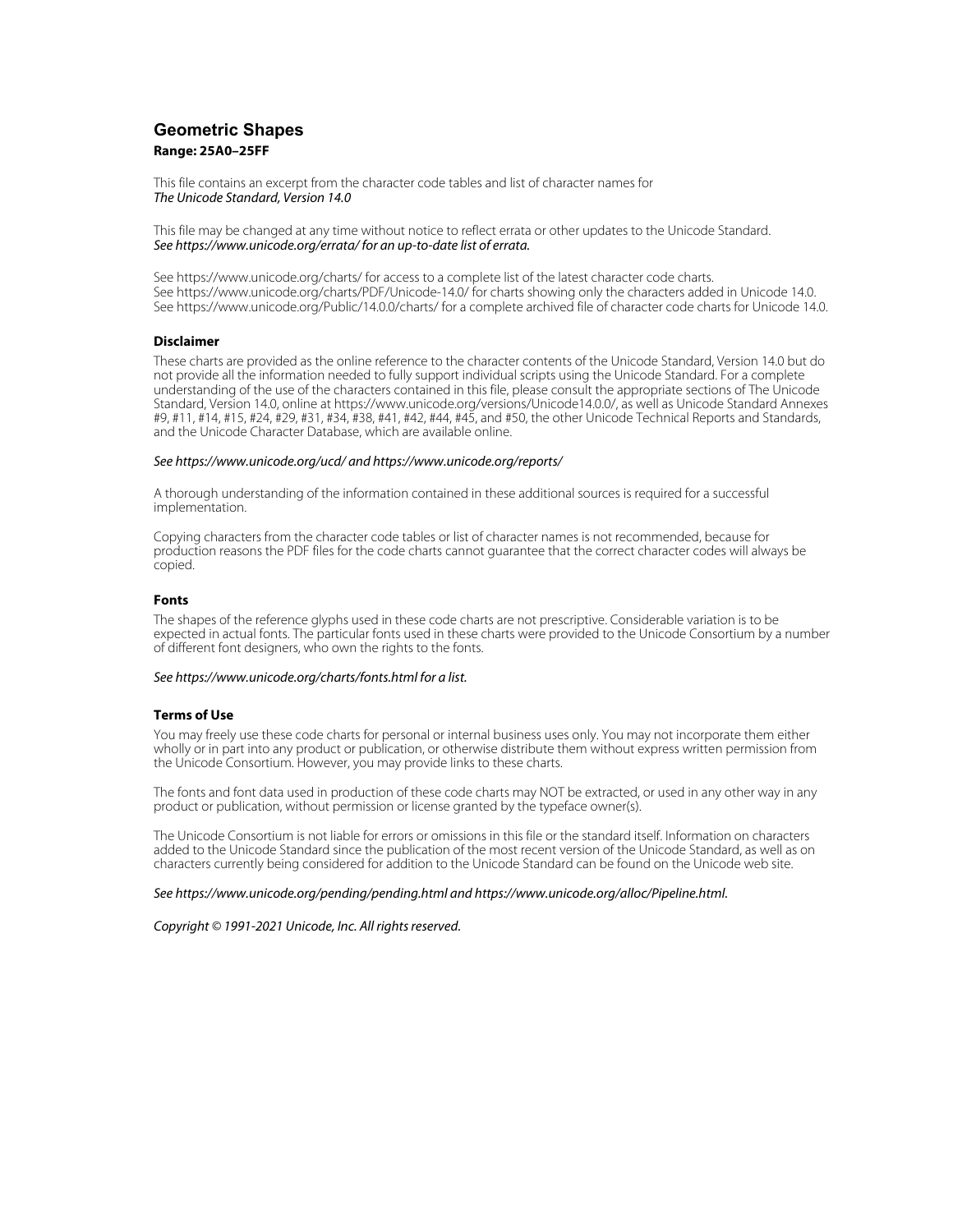0

1

2

3

4

5

6

7

8

9

A

B

C

D

E

F

|      | 25A 25B 25C 25D |                |                  | 25E  | 25F  |  |
|------|-----------------|----------------|------------------|------|------|--|
|      |                 |                |                  |      |      |  |
| 25A0 | 25B0            | 25C0           | 25D0             | 25E0 | 25F0 |  |
|      |                 |                |                  |      |      |  |
| 25A1 | 25B1            | 25C1           | 25D1             | 25E1 | 25F1 |  |
|      |                 |                |                  |      |      |  |
| 25A2 | 25B2            | 25C2           | 25D2             | 25E2 | 25F2 |  |
|      |                 | ◀              |                  |      |      |  |
| 25A3 | 25B3            | 25C3           | 25D3             | 25E3 | 25F3 |  |
|      |                 |                |                  |      |      |  |
| 25A4 | 25B4            | 25C4           | 25D4             | 25E4 | 25F4 |  |
|      | Δ               | ⊲              |                  |      |      |  |
| 25A5 | 25B5            | 25C5           | 25D <sub>5</sub> | 25E5 | 25F5 |  |
|      |                 |                |                  | O    |      |  |
| 25A6 | 25B6            | 25C6           | 25D6             | 25E6 | 25F6 |  |
|      |                 |                |                  |      |      |  |
| 25A7 | 25B7            | 25C7           | 25D7             | 25E7 | 25F7 |  |
|      |                 |                |                  |      |      |  |
| 25A8 | 25B8            | 25C8           | 25D8             | 25E8 | 25F8 |  |
|      | ⋗               |                |                  |      |      |  |
| 25A9 | 25B9            | 25C9           | 25D9             | 25E9 | 25F9 |  |
|      |                 |                | $\bigcap$        |      | ↖    |  |
| 25AA | 25BA            | 25CA           | 25DA             | 25EA | 25FA |  |
| о    | ⊳               |                | ◡                |      |      |  |
| 25AB | 25BB            | 25CB           | 25DB             | 25EB | 25FB |  |
|      |                 | $\mathbb{R}^2$ |                  |      |      |  |
| 25AC | 25BC            | <b>25CC</b>    | 25DC             | 25EC | 25FC |  |
|      |                 |                |                  |      | □    |  |
| 25AD | 25BD            | 25CD           | 25DD             | 25ED | 25FD |  |
|      |                 |                |                  |      |      |  |

▯

25AF

25AE

 $\boldsymbol{\nabla}$ 

25BF

25BE

●

25CF

25CE

 $\sqrt{2}$ 

25DF

25DE

 $\bigcirc$ 

25EF

25EE

The Unicode Standard 14.0, Copyright © 1991-2021 Unicode, Inc. All rights reserved.

 $\Delta$ 

25FF

25FE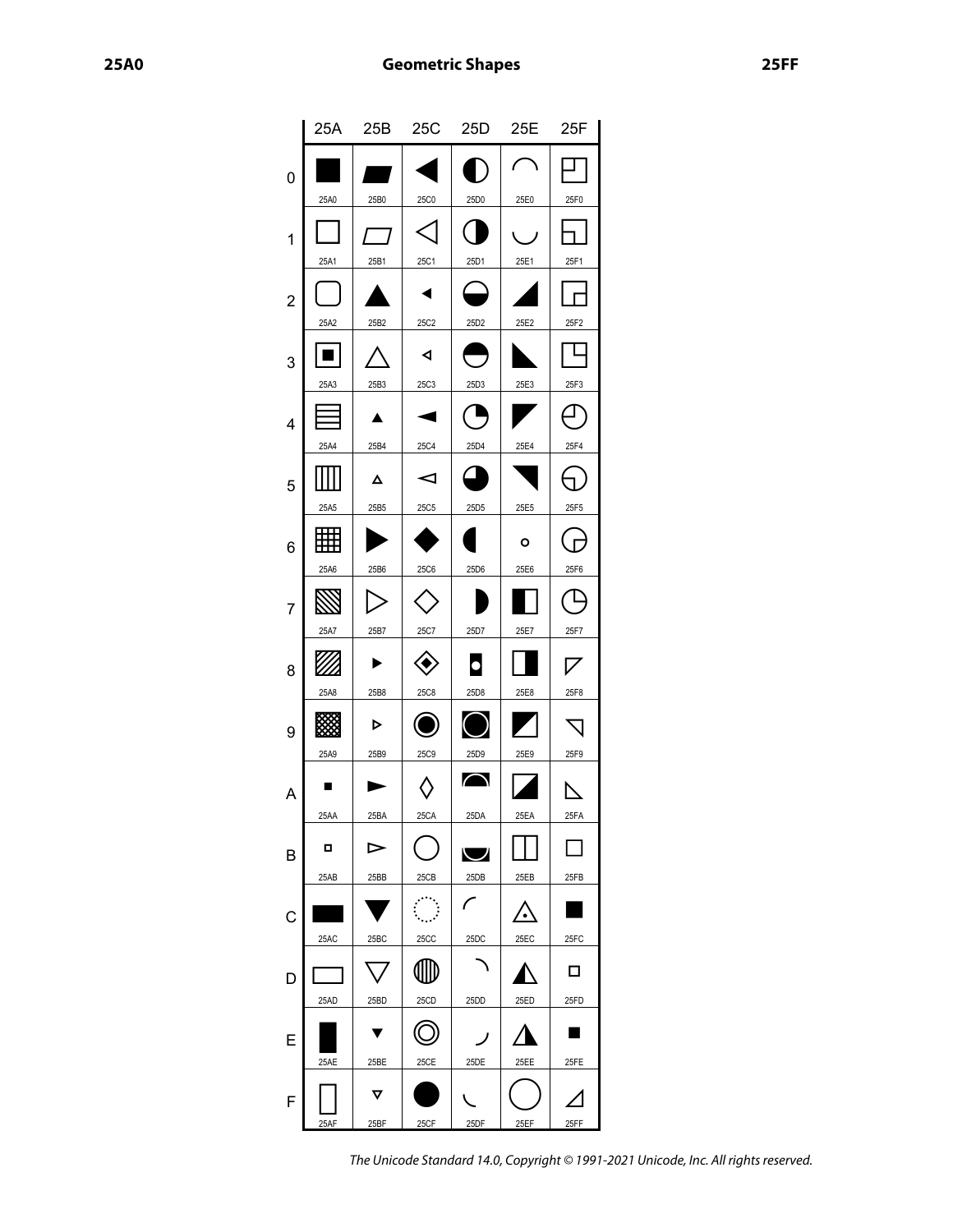| <b>Geometric shapes</b>                                    |                                                                                | 25B6 | ▶                     | <b>BLACK RIGHT-POINTING TRIANGLE</b>                                                                          |
|------------------------------------------------------------|--------------------------------------------------------------------------------|------|-----------------------|---------------------------------------------------------------------------------------------------------------|
| Other geometric shapes complementing this set are found in |                                                                                |      |                       | $\rightarrow$ 23F5 $\rightarrow$ black medium right-pointing                                                  |
| the Miscellaneous Symbols and Arrows block and in the      |                                                                                |      |                       | triangle                                                                                                      |
| Symbols for Legacy Computing block.                        |                                                                                |      |                       | $\rightarrow$ 2BC8 $\blacktriangleright$ black medium right-pointing triangle<br>centred                      |
|                                                            | 25A0 BLACK SQUARE                                                              | 25B7 | ▷                     | <b>WHITE RIGHT-POINTING TRIANGLE</b>                                                                          |
|                                                            | = moding mark (in ideographic text)                                            |      |                       | = z notation range restriction                                                                                |
|                                                            | $\rightarrow$ 2588 full block                                                  | 25B8 | ٠                     | BLACK RIGHT-POINTING SMALL TRIANGLE                                                                           |
| $\Box$                                                     | $\rightarrow$ 2B1B black large square                                          |      |                       | $\rightarrow$ 2023 • triangular bullet                                                                        |
| 25A1                                                       | <b>WHITE SQUARE</b><br>$=$ quadrature                                          | 25B9 | Þ                     | WHITE RIGHT-POINTING SMALL TRIANGLE                                                                           |
|                                                            | = alchemical symbol for salt                                                   | 25BA | ►                     | <b>BLACK RIGHT-POINTING POINTER</b>                                                                           |
|                                                            | • used in astrological contexts for aspect square                              | 25BB | $\blacktriangleright$ | <b>WHITE RIGHT-POINTING POINTER</b>                                                                           |
|                                                            | · may be used to represent a missing ideograph                                 |      |                       | $=$ forward arrow indicator                                                                                   |
|                                                            | $\rightarrow$ 20DE $\Box$ combining enclosing square                           | 25BC | v.                    | $\rightarrow$ 22B3 $\triangleright$ contains as normal subgroup<br><b>BLACK DOWN-POINTING TRIANGLE</b>        |
|                                                            | $\rightarrow$ 25FB $\Box$ white medium square                                  |      |                       | $\rightarrow$ 23F7 $\blacktriangleright$ black medium down-pointing                                           |
|                                                            | $\rightarrow$ 2610 $\Box$ ballot box                                           |      |                       | triangle                                                                                                      |
|                                                            | $\rightarrow$ 2B1C white large square<br>$\rightarrow$ 3013 $\equiv$ geta mark |      |                       | $\rightarrow$ 2BC6 $\blacktriangledown$ black medium down-pointing                                            |
| 25A2<br>$\cup$                                             | WHITE SQUARE WITH ROUNDED CORNERS                                              |      |                       | triangle centred                                                                                              |
| 25A3<br>o.                                                 | WHITE SQUARE CONTAINING BLACK SMALL                                            |      |                       | $\rightarrow$ 1F53B $\nabla$ down-pointing red triangle                                                       |
|                                                            | SQUARE                                                                         | 25BD | V                     | WHITE DOWN-POINTING TRIANGLE                                                                                  |
| 25A4<br>昌                                                  | SQUARE WITH HORIZONTAL FILL                                                    |      |                       | = Hamilton operator<br>$\rightarrow$ 2207 V nabla                                                             |
| 25A5<br>Ш                                                  | SQUARE WITH VERTICAL FILL                                                      |      |                       | $\rightarrow$ 26DB $\nabla$ heavy white down-pointing triangle                                                |
| 25A6<br>镾                                                  | SQUARE WITH ORTHOGONAL CROSSHATCH                                              |      |                       | $\rightarrow$ 1F704 $\nabla$ alchemical symbol for water                                                      |
|                                                            | <b>FILL</b>                                                                    | 25BE | $\blacktriangledown$  | <b>BLACK DOWN-POINTING SMALL TRIANGLE</b>                                                                     |
| 25A7<br>▧                                                  | SQUARE WITH UPPER LEFT TO LOWER RIGHT                                          |      |                       | $\rightarrow$ 1F53D $\blacktriangledown$ down-pointing small red triangle                                     |
|                                                            | <b>FILL</b><br>$\rightarrow$ 1FB98 We upper left to lower right fill           | 25BF | $\boldsymbol{\nabla}$ | WHITE DOWN-POINTING SMALL TRIANGLE                                                                            |
| ØA<br>25A8                                                 | SQUARE WITH UPPER RIGHT TO LOWER LEFT                                          | 25C0 | ◀                     | <b>BLACK LEFT-POINTING TRIANGLE</b>                                                                           |
|                                                            | <b>FILL</b>                                                                    |      |                       | $\rightarrow$ 23F4 $\blacktriangleleft$ black medium left-pointing triangle                                   |
|                                                            | → 1FB99 / upper right to lower left fill                                       |      |                       | $\rightarrow$ 2BC7 $\blacktriangleleft$ black medium left-pointing triangle                                   |
| 25A9<br>圝                                                  | SQUARE WITH DIAGONAL CROSSHATCH FILL                                           | 25C1 | ◁                     | centred<br>WHITE LEFT-POINTING TRIANGLE                                                                       |
| 25AA<br>$\blacksquare$                                     | <b>BLACK SMALL SQUARE</b>                                                      |      |                       | $=$ z notation domain restriction                                                                             |
|                                                            | $=$ square bullet                                                              | 25C2 | $\blacktriangleleft$  | <b>BLACK LEFT-POINTING SMALL TRIANGLE</b>                                                                     |
|                                                            | → 2B1D · black very small square                                               | 25C3 | $\blacktriangleleft$  | WHITE LEFT-POINTING SMALL TRIANGLE                                                                            |
| 25AB<br>$\blacksquare$                                     | WHITE SMALL SQUARE                                                             | 25C4 | ◄                     | <b>BLACK LEFT-POINTING POINTER</b>                                                                            |
| 25AC<br>$\blacksquare$                                     | $\rightarrow$ 2B1E • white very small square<br><b>BLACK RECTANGLE</b>         | 25C5 | $\blacktriangleleft$  | <b>WHITE LEFT-POINTING POINTER</b>                                                                            |
| $25AD$ $\Box$                                              | <b>WHITE RECTANGLE</b>                                                         |      |                       | = backward arrow indicator                                                                                    |
| 25AE<br>a ka                                               | <b>BLACK VERTICAL RECTANGLE</b>                                                |      |                       | $\rightarrow$ 22B2 < normal subgroup of                                                                       |
|                                                            | = histogram marker                                                             | 25C6 |                       | <b>BLACK DIAMOND</b>                                                                                          |
|                                                            | $\rightarrow$ 220E <b>u</b> end of proof                                       |      |                       | $\rightarrow$ 2666 $\blacklozenge$ black diamond suit                                                         |
| 25AF                                                       | <b>WHITE VERTICAL RECTANGLE</b>                                                |      |                       | $\rightarrow$ 2B25 $\bullet$ black medium diamond<br>$\rightarrow$ 1F536 $\blacklozenge$ large orange diamond |
|                                                            | $\rightarrow$ 2337 $\Box$ apl functional symbol squish quad                    |      |                       | 25C7 $\Diamond$ WHITE DIAMOND                                                                                 |
|                                                            | $\rightarrow$ 2395 $\Box$ apl functional symbol quad                           |      |                       | $\rightarrow$ 20DF $\otimes$ combining enclosing diamond                                                      |
| 25B0                                                       | <b>BLACK PARALLELOGRAM</b>                                                     |      |                       | $\rightarrow$ 22C4 · diamond operator                                                                         |
| 25B1<br>$\Box$<br>25B2<br>▲                                | <b>WHITE PARALLELOGRAM</b><br><b>BLACK UP-POINTING TRIANGLE</b>                |      |                       | $\rightarrow$ 2662 $\Diamond$ white diamond suit                                                              |
|                                                            | $\rightarrow$ 23F6 $\blacktriangle$ black medium up-pointing triangle          |      |                       | $\rightarrow$ 27E1 $\diamond$ white concave-sided diamond                                                     |
|                                                            | $\rightarrow$ 2BC5 $\blacktriangle$ black medium up-pointing triangle          |      |                       | $\rightarrow$ 2B26 $\diamond$ white medium diamond                                                            |
|                                                            | centred                                                                        |      |                       | $\rightarrow$ 1F754 $\diamond$ alchemical symbol for soap                                                     |
|                                                            | $\rightarrow$ 1F53A $\triangle$ up-pointing red triangle                       |      |                       | $\rightarrow$ 1FBAE $\bigcirc$ box drawings light diagonal<br>diamond                                         |
| 25B3<br>Δ                                                  | WHITE UP-POINTING TRIANGLE                                                     | 25C8 | ◈                     | WHITE DIAMOND CONTAINING BLACK SMALL                                                                          |
|                                                            | $=$ trine                                                                      |      |                       | <b>DIAMOND</b>                                                                                                |
|                                                            | $\rightarrow$ 20E4 $\triangle$ combining enclosing upward<br>pointing triangle | 25C9 | $\bullet$             | <b>FISHEYE</b>                                                                                                |
|                                                            | $\rightarrow$ 2206 $\Delta$ increment                                          |      |                       | = tainome (Japanese, a kind of bullet)                                                                        |
|                                                            | $\rightarrow$ 1F6C6 $\Delta$ triangle with rounded corners                     | 25CA | ♦                     | <b>LOZENGE</b>                                                                                                |
|                                                            | $\rightarrow$ 1F702 $\Delta$ alchemical symbol for fire                        |      |                       | $\rightarrow$ 2662 $\Diamond$ white diamond suit                                                              |
| 25B4<br>۸                                                  | <b>BLACK UP-POINTING SMALL TRIANGLE</b>                                        |      |                       |                                                                                                               |
|                                                            | $\rightarrow$ 1F53C $\triangle$ up-pointing small red triangle                 |      |                       |                                                                                                               |
| 25B5<br>$\Delta$                                           | WHITE UP-POINTING SMALL TRIANGLE                                               |      |                       |                                                                                                               |

The Unicode Standard 14.0, Copyright © 1991-2021 Unicode, Inc. All rights reserved.